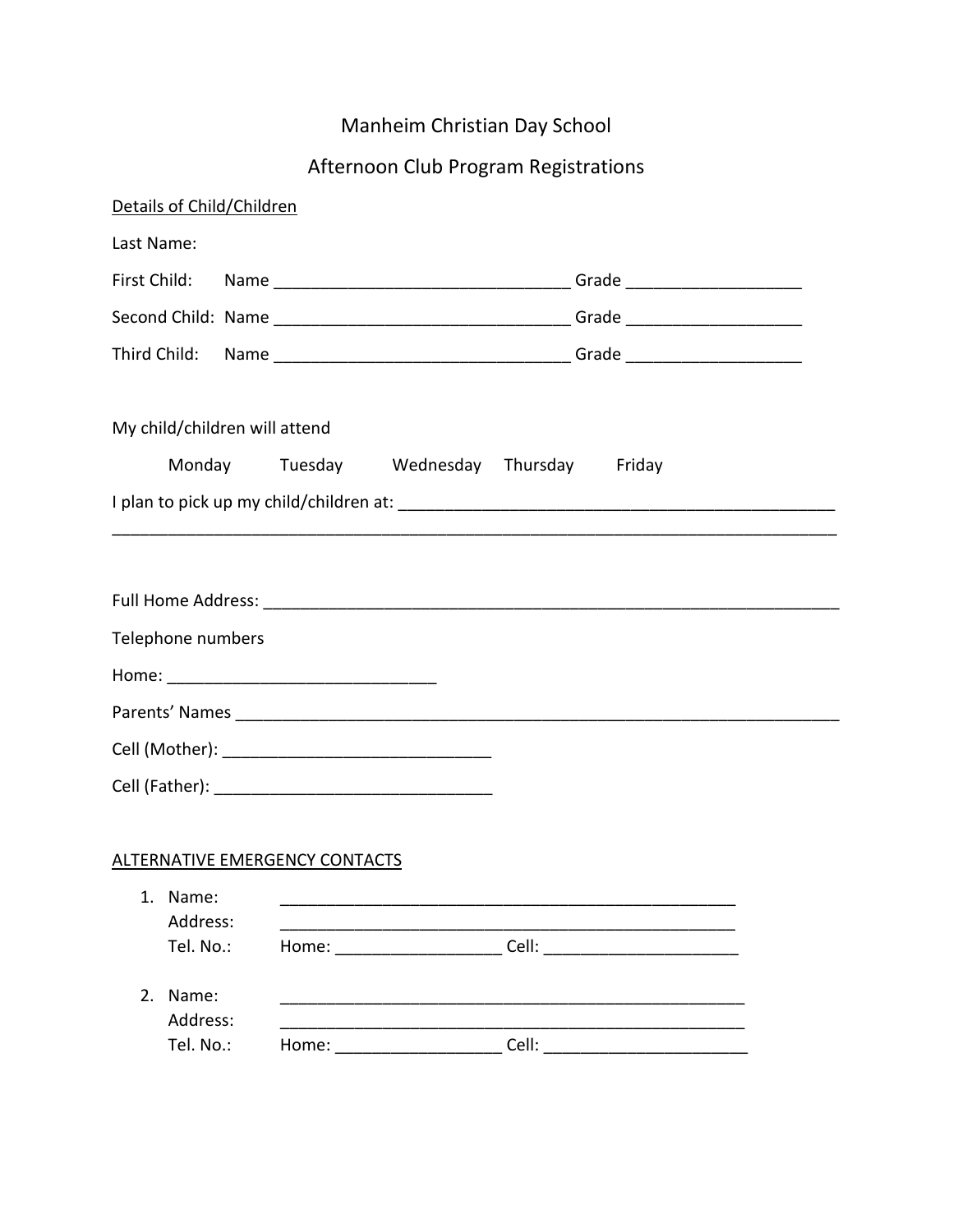## PICK UP

| Who may collect your child/children? |                                   |                                      |  |  |
|--------------------------------------|-----------------------------------|--------------------------------------|--|--|
|                                      | 1. Name: ________________________ | Number:                              |  |  |
|                                      | 2. Name: ________________________ | Number: ____________________________ |  |  |
|                                      | 3. Name:                          | Number:                              |  |  |

2020-2021 FEES:

After Care \$5 an hour

There will be late fee for every minute that you are late.

~I understand that I will be charged a late fee (per child) if I am late in picking my child/children

up \_\_\_\_\_\_\_\_\_\_\_\_\_\_\_\_\_\_\_\_\_\_\_\_\_

Parent's initials

**SNACK** 

Please send in a snack for your child. Snacks will not be provided.

~I understand that, if I want my child/children to have a snack, I must provide a snack for my child/children.

Parent's initials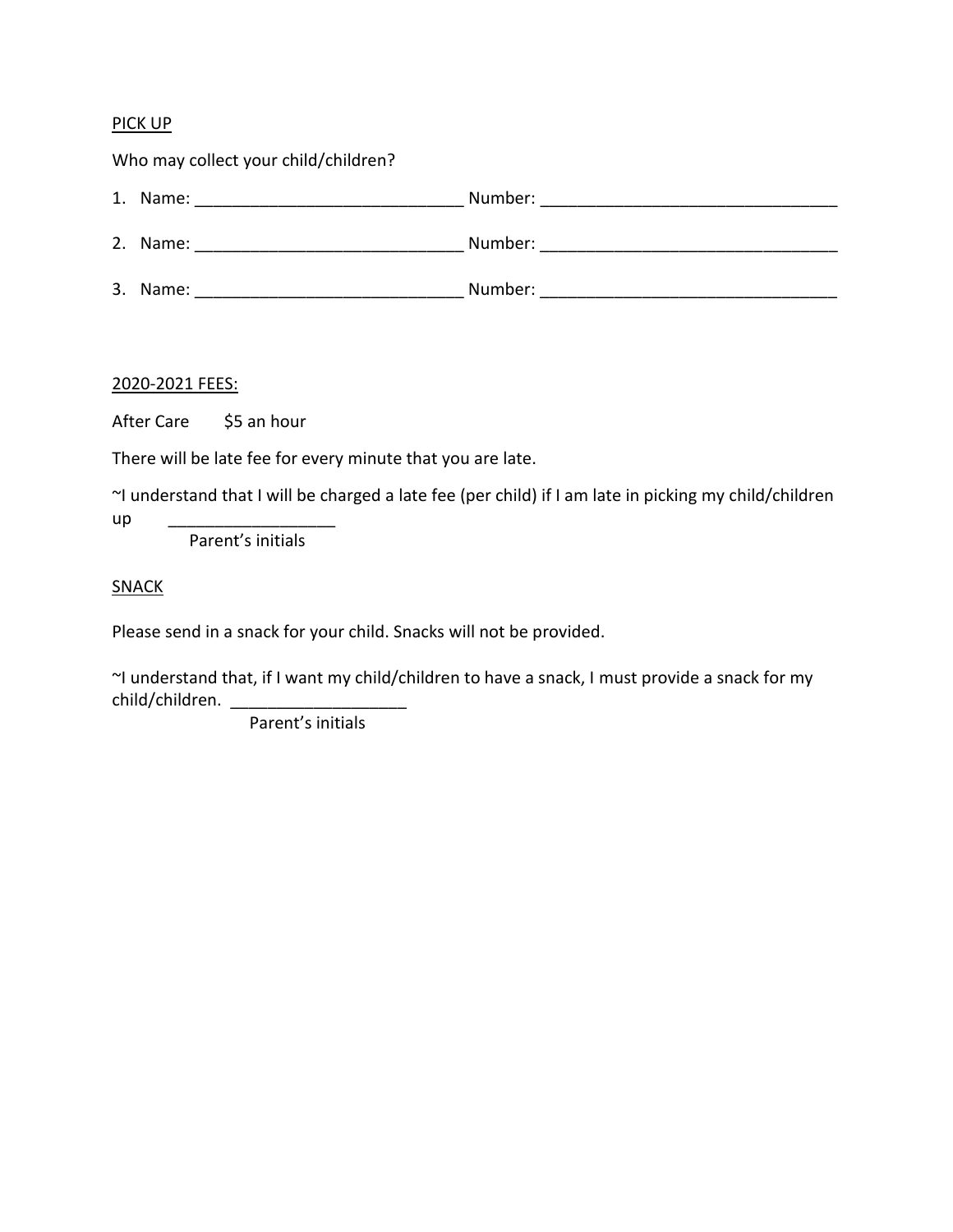# The Afternoon Club Guidelines and Procedures.

1. The Afternoon Club Daily Schedule

There will not be set times for the 2 hours but it will follow this outline

~Sign In

~Snack (provided by parents) NO PEANUTS OR PEANUTBUTTER!!!!!!

~Homework (for older students)

~Indoor or Outdoor Playtime

Parent's signature

2. Guidance/Discipline

\_\_\_\_\_\_\_\_\_\_\_\_\_\_\_\_\_\_\_\_\_\_\_\_

During the time that your child is in The Afternoon Club, we ask that they follow these rules so that we can provide a safe and fun environment for them and the other children.

- 1. Respect Others
- 2. Respect Property
- 3. Stay with the teacher and helper

If there is a time where your child is not following the rules, we will discuss the behavior with your child and we will let you know of the incident.

Please know that if your child's behavior violates the safety of any of the other students or staff, they will be temporarily excluded from The Afternoon Club.

If you find that there was an incident during the time your child was with us, please let the staff member know of the incident when picking your child up or by contacting Ms. Kinter directly- through email during school hours and when she is not working [\(kerri.kinter@manheimchristian.org](mailto:kerri.kinter@manheimchristian.org)) or by phone (717-665-4300) from 3-5.

Parent's initials

\_\_\_\_\_\_\_\_\_\_\_\_\_\_\_\_\_\_\_\_\_\_\_

3. Pick up

1. Please use the Carpool Sign when picking up your child! Everyone who picks your child up, must have the Carpool Sign. If you need more Carpool Signs, please contact the office.